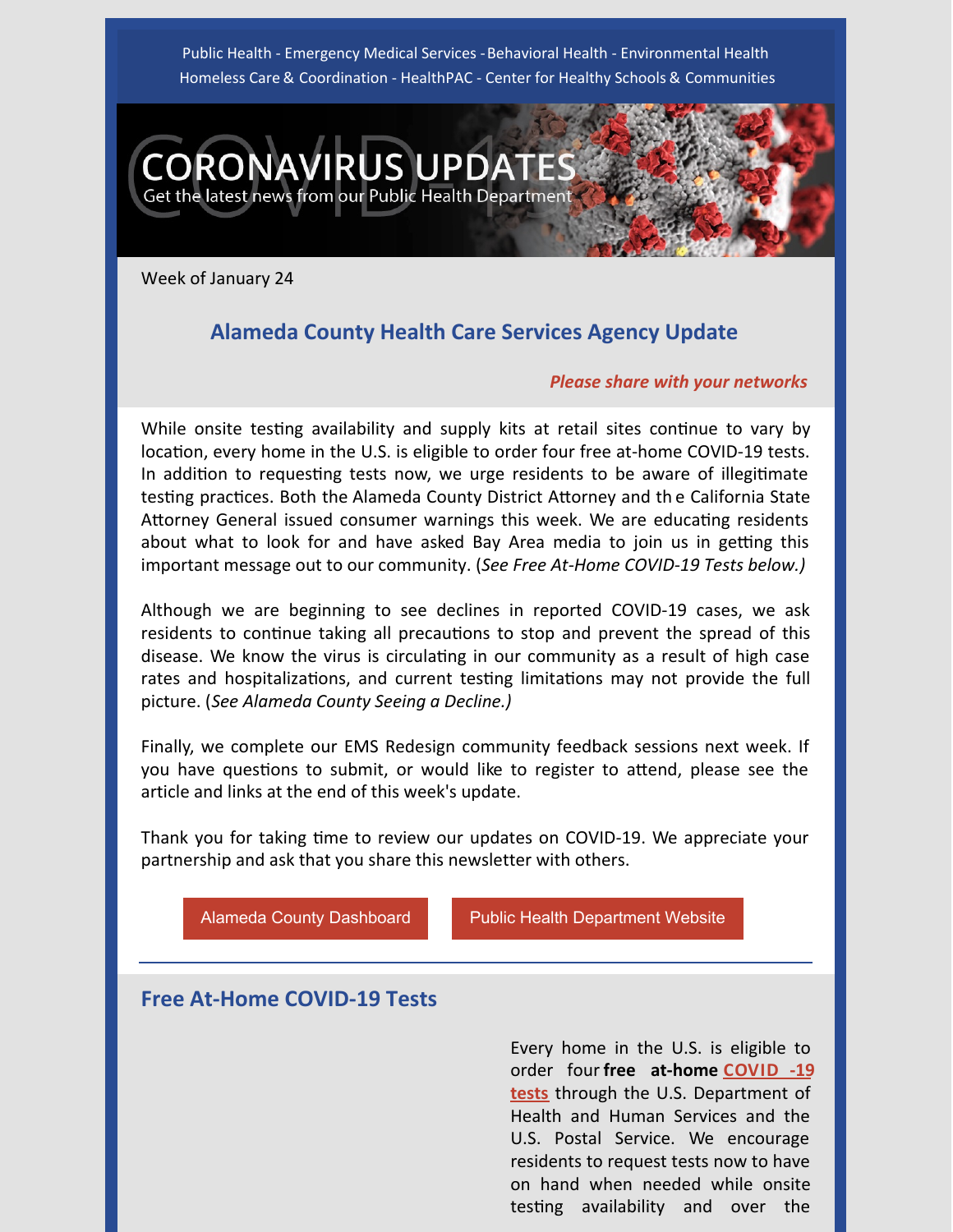# **GET YOUR AT HOME TEST KIT**



counter kits continue to vary by community and provider.

We also urge residents to **be careful when choosing testing providers.** This week, the Alameda County District Attorney [issued an alert](https://www.alcoda.org/newsroom/2022/jan/scam_alert_beware_of_unauthorized_covid_testing_si) to raise greater awareness on compliance with testing standards set by the State, and guidance on what to look for at any site. The State Attorney General also [issued a warning](https://oag.ca.gov/news/press-releases/attorney-general-bonta-warns-californians-beware-illegitimate-covid-19-testing) this week for Californians to beware of illegitimate testing practices. We are educating residents about what to look for when testing for COVID-19 and remain

focused on delivering testing, vaccinations, and boosters to our community.

### **Expanded Isolation and Quarantine Capacity**

Alameda County expanded isolation and quarantine (IQ) capacity in congregate shelter living dramatically last week, more than tripling units by converting and adding sites. We accepted more referrals in mid-January than we have in many months. We continue to receive 30-70 referrals per day and have not stopped accepting new guests.



We currently have ~320 IQ rooms, having recently added another 230 while working around the clock to keep up with referrals. Daily referrals have ranged from 35 to 75 over the last week, from 2 to 5 per day in mid to late-December. Isolation averages 8 days with variations based on vaccine status and symptoms.

### **Alameda County Seeing a Decline in Reported COVID-19 Cases**

According to the state, data from the last 90 days shows that the Alameda County case rate rose above previous surges, likely a result of the highly transmissible Omicron variant. However, the daily number of cases is declining and slowing shown in graph.

#### **Epidemic Data Points (7 day lag)**

- 219 cases per 100,000 residents per day
- 87.6% of residents vaccinated with at least one dose
- 81% of residents are fully vaccinated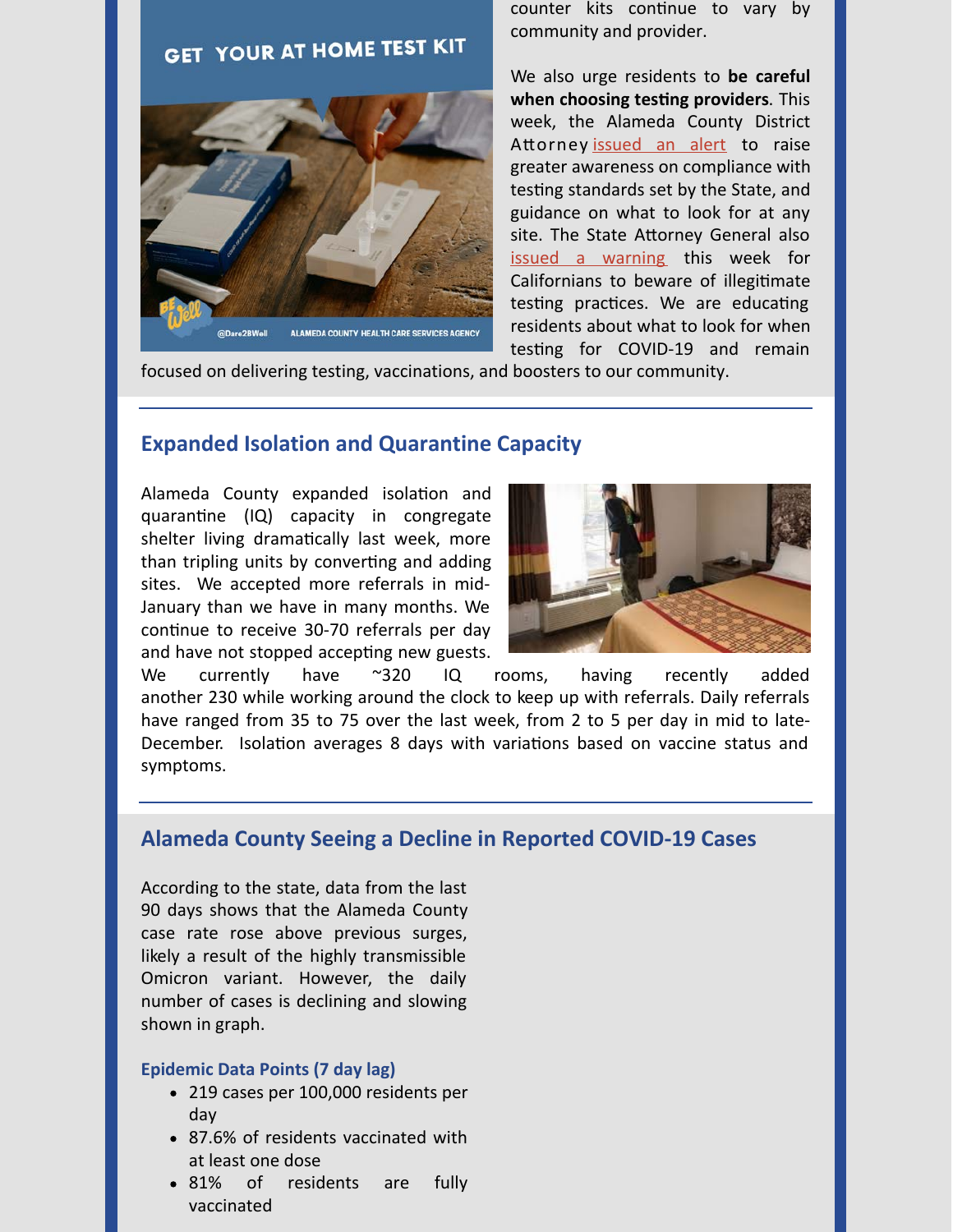

- 19% test positivity overall
- 442 hospitalized, 61 ICU





#### **Total Hospitalized and ICU**

Alameda County hospitalizations reached last winter's peak. Approximately half of the patients hospitalized have COVID-19.

Visit our [dashboard](https://covid-19.acgov.org/data).

# **Alameda County is Aligned with CDC**

Alameda County is aligned with CDC guidance in which mRNA vaccines are now preferred over Johnson & Johnson. Alameda County-operated vaccination clinics continue to make Johnson & Johnson vaccine available on request with education for an individual to make an informed decision including why the other available vaccines are recommended by the CDC. We respect residents' choices and will administer the vaccine of their choosing. [Locate vaccines and resources](https://covid-19.acgov.org/vaccines).

# **Stay Vigilant and Continue Precautions - Mask Up to Move On!**

We must remain vigilant and take steps to lower the risk of COVID-19:

- **Keep gatherings small**, short and, if possible, outdoors.
- When gathering inside, ventilate well. Open doors and windows, run HVAC systems, and install high-quality air filters.
- Everyone must **wear a mask** in indoor public settings.
- [Vaccines and boosters](https://covid-19.acgov.org/vaccines) continue to provide strong protection.
- If possible, [get tested](https://covid-19.acgov.org/testing) to know your